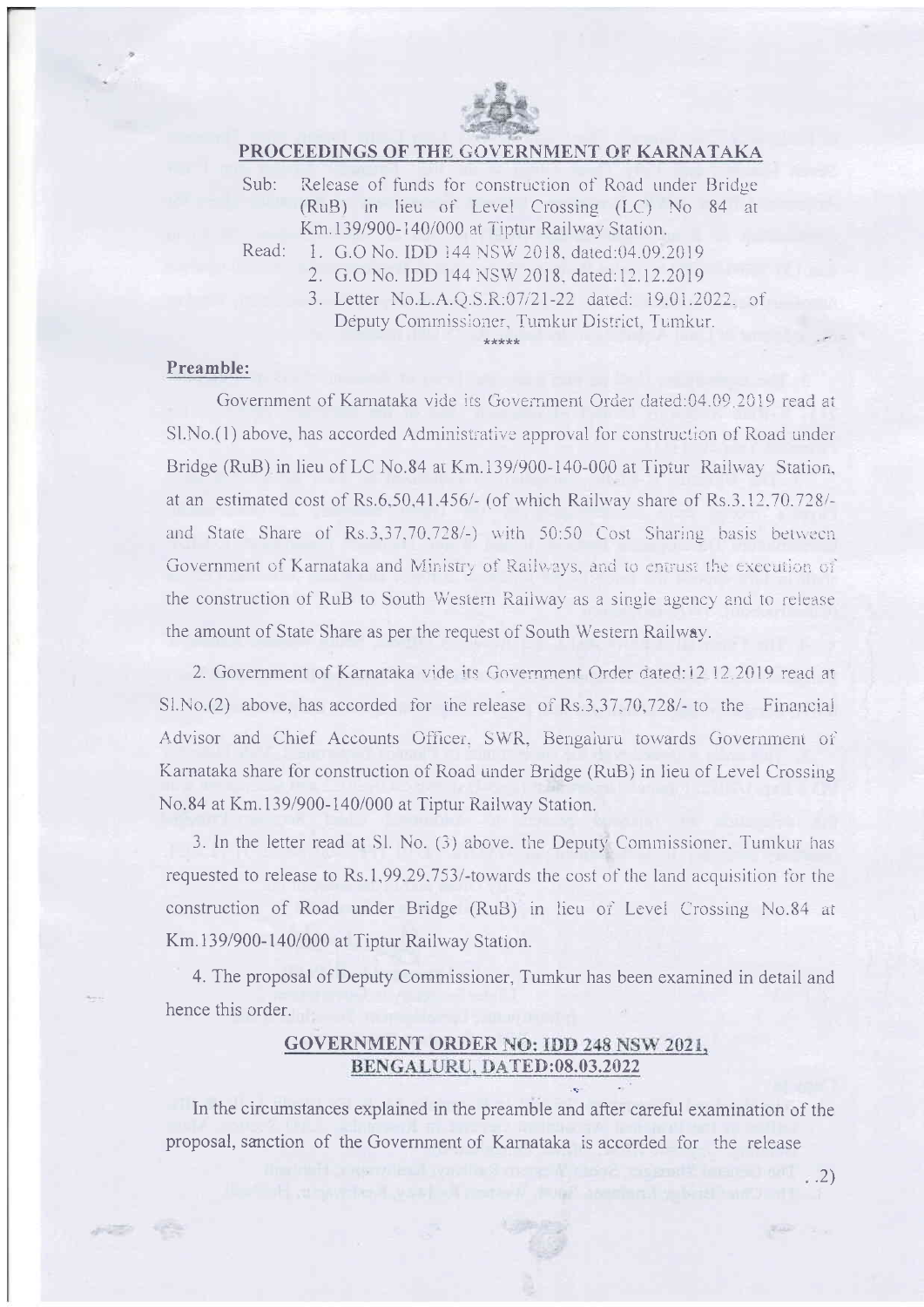of Rs.1.74.29.753/- (Rupees One Crore Seventy Four Lakhs Twenty Nine Thousand Seven Hundred and Fifty Three Only) to the the Financial Advisor and Chief Accounts Officer, SWR, Bengaluru towards Government of Karnataka share for construction of Road under Bridge (RuB) in lieu of Level Crossing No.84 at Km. 139/900-140/000 at Tiptur Railway Station. South Western Railways shall take the necessary action to transfer Rs.1,99,29,753/- Crore to Deputy Commissioner, Tumkur towards cost of Land Acquisition. (Including Rs.25 lakh released earlier)

2. The expenditure shall be met under the Head of Account "5465-01-190-3-04-211- K-Ride RoB/RuB Project - Investment" out of the budgetary provision for Financial Year 2021-22.

3. The Director, K-RIDE, Bengaluru is authorized to draw the amount on a Payee's receipt duly countersigned by the Under Secretary to Government, Infrastructure Development Ports & Inland Water Transport Department. K-RIDE shall in turn deposit the same to the Financial Advisor and Chief Accounts Officer (Construction). SWR. Bengaluru.

4. The Financial Advisor and Chief Accounts Officer. South Western Railways, Bengaluru shall furnish Utilization Certificate and Chief Engineer (Construction/East) SWR, Bengaluru shall submit physical progress report along with the photographs.

5. This order is issued with the concurrence of Finance Department, Vide Note No. FD 6 Exp-1/2022, Finance Department (Exp-1) dated: 20.01.2022 and accordance with the delegation of financial powers to Additional Chief Secretary/Principal Secretary/Secretary to Government vide G.O No. FD 01 TFP 2021, dated: 31.12.2021.

> By Order and in the name of the Governor of Karnataka

Dot

(Appangouda B. Patil) Under Secretary to Government-2 Infrastructure Development, Ports Inland and Water Transport Department.

## Copy to:

- 1. The Principal Accountant General in Karnataka (A & E)/ (Audit I, II, & III), Office of the Principal Accountant General in Karnataka, AAD Section, Main Building, Opposite KPSC Office, Bengaluru-01.
- 2. The General Manager, South Western Railway, Keshwapur, Hubballi
- 3. The Chief Bridge Engineer, South Western Railway, Keshwapur, Hubballi.

 $-2-$